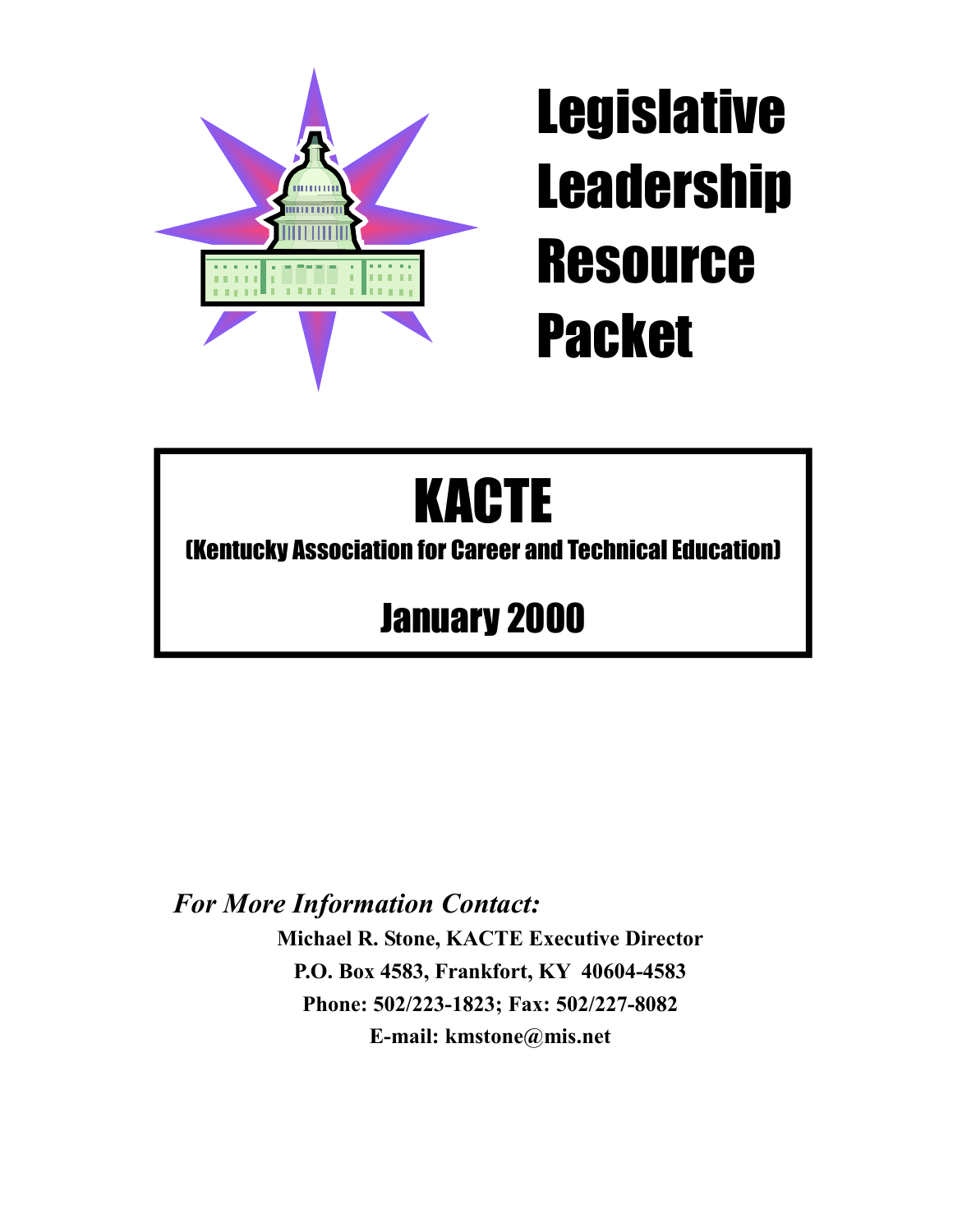#### Everyone Has a Role in Legislative Advocacy

 The American political process not only provides the opportunity for citizen involvement, good government demands it. Perhaps Plato said it best: *"The punishment of wise men who refuse to take part in the affairs of government is to live under the government of unwise men."* 

 Many times, professionals — like teachers and administrators — feel that they should not be involved in legislative advocacy. They may view the political process in a bad light. They may think their careers are above the fray. They may think that their employment contracts prohibit involvement.

 While employment contracts may prohibit involvement in partisan political action (such as working directly on a campaign), every citizens retains the right to communicate with legislators on matters of concern. As long as that communication is done professionally and without partisan bias — in other words, information and education about ideas and ideals professionals are within the bounds of their citizenship.

 Other times, individuals may think that their voice is not strong enough to be heard. That no one cares. That legislative advocacy is just a waste of time. If you think that, consider that a U.S. Senate staff member advises senators on how to vote based on the height of the piles of constituent letters received on the issues before the committee. The highest pile gets the recommendation.

 Consider, too, the 1998 efforts of the Alabama Vocational Association. It was asked to help secure \$5 million additional for vocational education from the Alabama legislature. The association decided to ask for \$20 million. The legislature appropriated \$15 million three times what originally was considered. It

was achieved through grassroots legislative advocacy that emphasizes the success of career and technical education programs and how those programs were absolutely critical for Alabama's youth and re-skilling adults to obtain the jobs of the future.

 Kentucky is facing the same challenges. Studies, reports and analyses from government and private-sector research indicate that every job in the emerging global, information society will require some degree of technical and career proficiency. Those life skills are taught in career and technical education programs blended with rigorous academic study.

 Kentucky's economic and workforce success is directly dependent on a career and technical education system — from middle school to college, and beyond — that provides skill training for the jobs in Kentucky's private sector. As Toyota Motor Company's Dennis Parker said:

*"High-quality graduates from Kentucky's technical education system are as important to Toyota's success as are high-quality products from our business partners. Improvements in Kentucky's technical education programs are observable in improvements in Toyota's world-class workforce."*

 As the individuals at the forefront of this effort, Kentucky's career and technical education professionals — teachers and administrators — understand this truth for Kentucky's future better than anyone else. That makes them the best people to convey the message that career and technical education in the Commonwealth is successful and is striving to improve. That effort requires continued investment to maintain teacher skills and provide modern equipment for instruction. If you don't speak for yourself, who will?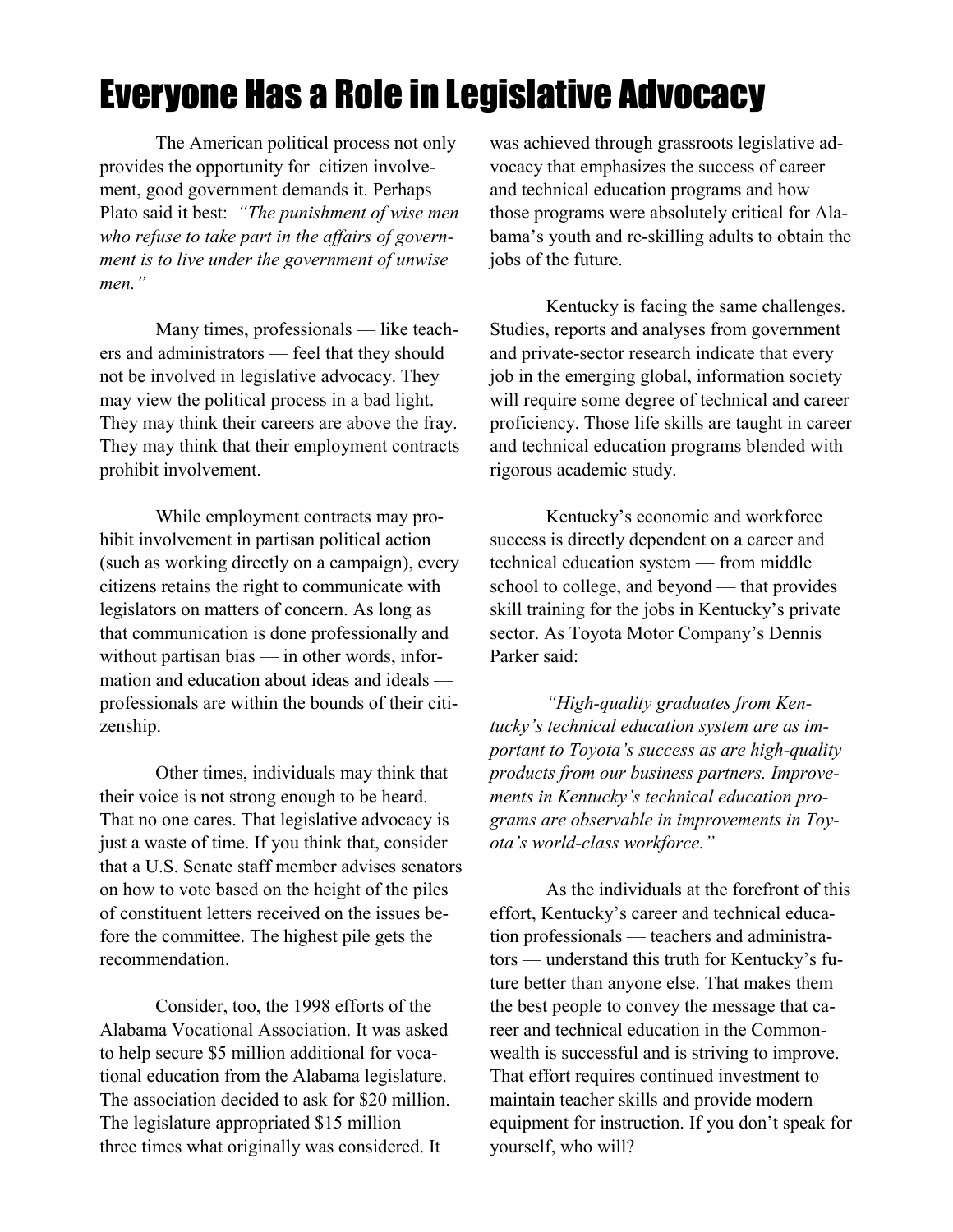### Communication Is Essential in Effective Advocacy

 Personal contact using a one-on-one relationship is the most effective means of communicating with legislators. A face-to-face meeting is the best way to show your sincere interest in good government and reinforce your position. Supporting those meetings with ongoing telephone, letter writing, fax and e-mail communications keeps the issues fresh in the legislator's mind.

 **REMEMBER** to say and express thanks whenever you communicate with elected officials. They support your positions because they believe they are good public policy, but they are under no obligation. Giving thanks not only is courteous, but also reminds them that you're following what they are doing.

 There are three forms of communication: *Personal Visits*, *Telephone Calls*, and *Letters*, which include fax and e-mail

 In making personal visits, try to schedule early, have a specific topic to cover and keep the meeting as brief as possible. Elected officials typically are very busy balancing their schedule. They want and appreciate constituent contact, but they also want and appreciate concise information.

 Follow the same brevity and pointedness if a telephone call is necessary because of timeliness. Make sure, before the call, that you have a script of at least notes covering the essential points you want to make.

Letter writing is the most practical method of communicating for most people. Again, the same rules apply. Get to the point.

#### Tips

 The following are some tips that apply generally to any type of legislative communication.

- Seek action at the earliest stage possible.
- Don't assume legislative support; restate your position on every issue.
- Ask legislators to work on behalf of your position.
- Present accurate facts and good arguments.
- Communicate your viewpoint concisely and intelligently.
- Show how you, your family and your community will be affected.
- Request specific, direct action.
- Be friendly; and don't just contact legislators when you want their vote.
- Make appointments to see the legislator and staff when they are in your area of the state.
- Don't promise more than you can deliver.
- Be positive; don't use threats; suggest rather than demand; be constructive.
- Offer to provide follow-up information or assist in helping the legislator gain more knowledge on the issue(s).
- Don't pester; don't become a constant pen pal; don't become a nuisance.
- Don't surprise the lawmaker.
- Give credit when it's due.
- Write a thank-you letter no matter what action the elected official took. The fact that you were heard is an important accomplishment.

 The following page was taken from a previous Kentucky Vocational Association legislative package. Legislative advocacy is a proven process that works — if you follow the rules. Former Kentucky State Senator Georgia Powers' *Ten Commandments for Successful Living with your Legislator* are worth noting.